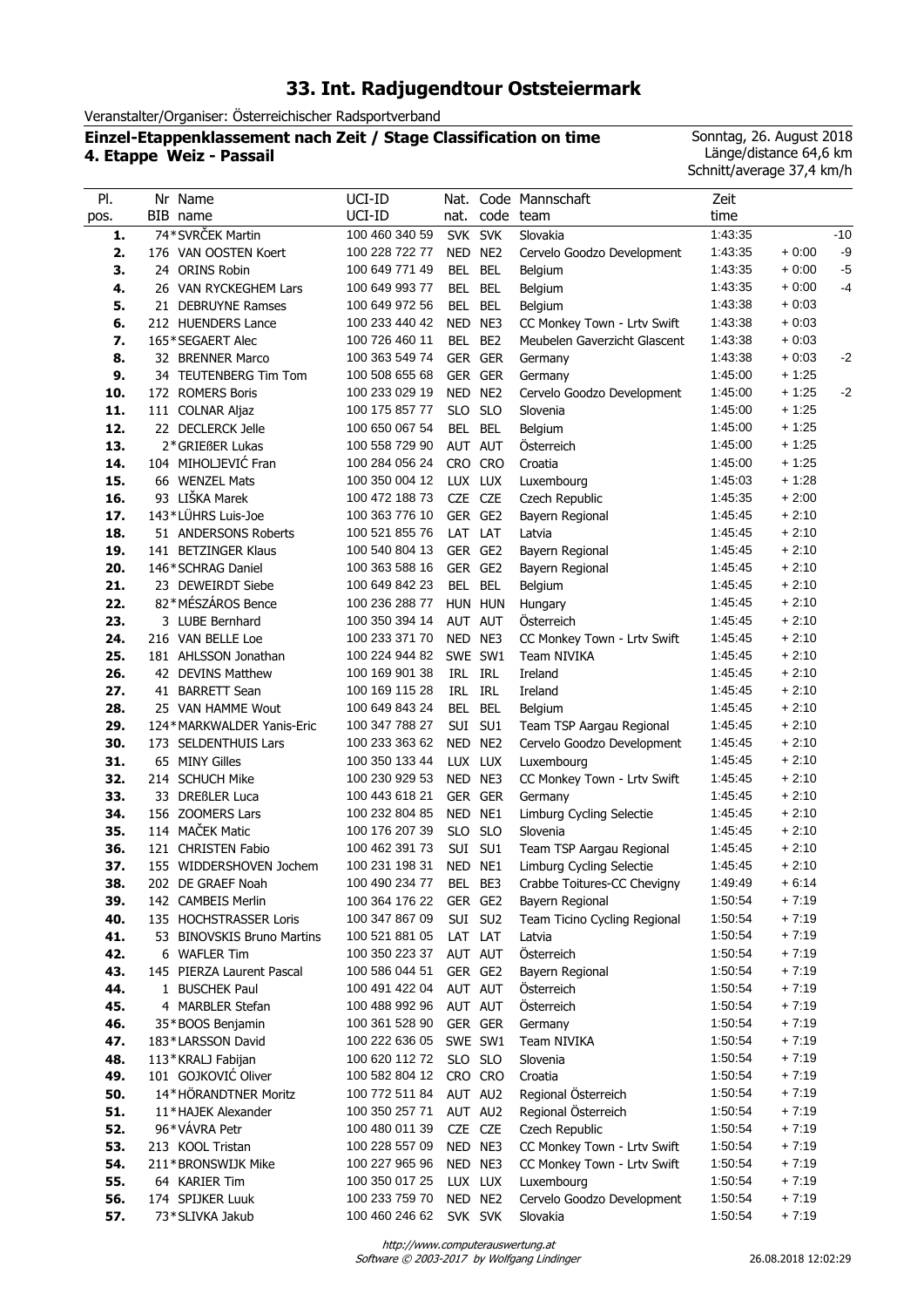|              | 33. Int. Radjugendtour Oststeiermark      |                                  |         |                    |                                        |                    | Seite 2              |
|--------------|-------------------------------------------|----------------------------------|---------|--------------------|----------------------------------------|--------------------|----------------------|
| 58.          | 123 GÄTZI Cyrill                          | 100 348 005 50                   |         | SUI SU1            | Team TSP Aargau Regional               | 1:50:54            | $+7:19$              |
| 59.          | 144*RIEDMANN Jan                          | 100 544 371 88                   |         | GER GE2            | Bayern Regional                        | 1:50:54            | $+7:19$              |
| 60.          | 85*ÁRVAI Kristof                          | 100 236 044 27                   |         | HUN HUN            | Hungary                                | 1:50:54            | $+7:19$              |
| 61.          | 125 SCHIESS Xeno                          | 100 347 842 81                   |         | SUI SU1            | Team TSP Aargau Regional               | 1:50:54            | $+7:19$              |
| 62.          | 215 SMIT Erwin                            | 100 226 991 92                   |         | NED NE3            | CC Monkey Town - Lrtv Swift            | 1:50:54            | $+7:19$              |
| 63.          | 13 HOLLEGGER Thomas                       | 100 350 217 31                   |         | AUT AU2            | Regional Österreich                    | 1:50:54            | $+7:19$              |
| 64.          | 184 LOVIDIUS Edvin                        | 100 224 479 05                   |         | SWE SW1            | <b>Team NIVIKA</b>                     | 1:50:54            | $+7:19$              |
| 65.          | 5*SCHACHNER Alexander                     | 100 350 856 88                   |         | AUT AUT            | Österreich                             | 1:50:54            | $+7:19$              |
| 66.          | 151 DOUVEN Daan                           | 100 233 548 53                   | NED NE1 |                    | Limburg Cycling Selectie               | 1:50:54            | $+7:19$              |
| 67.          | 154 LUITEN Niels                          | 100 234 160 83                   | NED NE1 |                    | Limburg Cycling Selectie               | 1:50:54            | $+7:19$              |
| 68.          | 194 LIBARDI Francesco Antonio             | 100 291 540 39                   | ITA IT1 |                    | Veloce Club Borgo                      | 1:50:54            | $+7:19$              |
| 69.          | 204 GOFFART Jordi                         | 100 499 686 23                   |         | BEL BE3            | Crabbe Toitures-CC Chevigny            | 1:51:06            | $+7:31$              |
| 70.          | 44 GALLAGHER cathal                       | 100 167 167 20                   | IRL IRL |                    | Ireland                                | 1:51:08            | $+7:33$              |
| 71.          | 45 MORIARTY Tom                           | 100 175 335 40                   | IRL IRL |                    | Ireland                                | 1:51:08            | $+7:33$              |
| 72.          | 46 MULROY Keith                           | 100 174 763 50                   |         | IRL IRL            | Ireland                                | 1:51:08            | $+7:33$              |
| 73.          | 81 BAJORFI Ádám<br>71 PATAY Adrian        | 100 236 117 03                   |         | HUN HUN<br>SVK SVK | Hungary                                | 1:54:42            | $+11:07$             |
| 74.          | 75*UNGVARSKÝ Lukáš                        | 100 460 508 33<br>100 460 793 27 |         |                    | Slovakia                               | 1:54:53<br>1:54:53 | $+11:18$<br>$+11:18$ |
| 75.<br>76.   | 12 HOFBAUER Philipp                       | 100 350 283 00                   | AUT AU2 | SVK SVK            | Slovakia<br>Regional Österreich        | 1:59:53            | $+16:18$             |
| 77.          | 16 ZAUCHNER Lucas                         | 100 350 504 27                   |         | AUT AU2            | Regional Österreich                    | 1:59:53            | $+16:18$             |
| 78.          | 31 NALDI Plinius                          | 100 543 891 93                   |         | GER GER            | Germany                                | 1:59:53            | $+16:18$             |
| 79.          | 36*STRAßER Philip                         | 100 364 297 46                   |         | GER GER            | Germany                                | 1:59:53            | $+16:18$             |
| 80.          | 43 FOSTER Jonathan                        | 100 167 085 35                   |         | IRL IRL            | Ireland                                | 1:59:53            | $+16:18$             |
| 81.          | 52 BELOHVOSCIKS Kristians                 | 100 521 844 65                   | LAT LAT |                    | Latvia                                 | 1:59:53            | $+16:18$             |
| 82.          | 54*CUKURS Roberts                         | 100 528 480 08                   | LAT LAT |                    | Latvia                                 | 1:59:53            | $+16:18$             |
| 83.          | 55*ERDMANIS Arturs                        | 100 521 903 27                   | LAT LAT |                    | Latvia                                 | 1:59:53            | $+16:18$             |
| 84.          | 56*MASLOVS Martins                        | 100 521 906 30                   | LAT LAT |                    | Latvia                                 | 1:59:53            | $+16:18$             |
| 85.          | 61 NICOLAY Joe                            | 100 349 985 90                   |         | LUX LUX            | Luxembourg                             | 1:59:53            | $+16:18$             |
| 86.          | 62 JENTGEN Jérôme                         | 100 350 042 50                   |         | LUX LUX            | Luxembourg                             | 1:59:53            | $+16:18$             |
| 87.          | 63 LAMESCH Mika                           | 100 349 989 94                   |         | LUX LUX            | Luxembourg                             | 1:59:53            | $+16:18$             |
| 88.          | 72 PILIARKIN Timotej                      | 100 593 071 94                   |         | SVK SVK            | Slovakia                               | 1:59:53            | $+16:18$             |
| 89.          | 76*VLČÁK Jakub                            | 100 460 524 49                   |         | SVK SVK            | Slovakia                               | 1:59:53            | $+16:18$             |
| 90.          | 84 MUSKOVITS Dávid                        | 100 236 308 00                   |         | HUN HUN            | Hungary                                | 1:59:53            | $+16:18$             |
| 91.          | 86*SZIJÁRTÓ Zétény                        | 100 236 498 93                   |         | HUN HUN            | Hungary                                | 1:59:53            | $+16:18$             |
| 92.          | 91*CEPEK Martin                           | 100 472 356 47                   | CZE CZE |                    | Czech Republic                         | 1:59:53            | $+16:18$             |
| 93.          | 92 KITTL Daniel                           | 100 474 242 90                   |         | CZE CZE            | Czech Republic                         | 1:59:53            | $+16:18$             |
| 94.          | 94 MACÁN Karel                            | 100 463 415 30                   |         | CZE CZE            | Czech Republic                         | 1:59:53            | $+16:18$             |
| 95.          | 95*ŠIROKÝ ŠTepán                          | 100 599 317 35                   |         | CZE CZE            | Czech Republic                         | 1:59:53            | $+16:18$             |
| 96.          | 102*JURAS Josip<br>105 PAŠKALIN Bruno     | 100 519 259 02                   |         | CRO CRO            | Croatia                                | 1.59.53            | $+16:18$             |
| 97.<br>98.   | 106 PERIČIĆ Duje                          | 100 519 258 01<br>100 789 652 56 |         | CRO CRO<br>CRO CRO | Croatia<br>Croatia                     | 1:59:53<br>1:59:53 | $+16:18$<br>$+16:18$ |
| 99.          | 112 GLIVAR Gal                            | 100 175 879 02                   |         | SLO SLO            | Slovenia                               | 1:59:53            | $+16:18$             |
| 100.         | 115 PAULIC Gasper                         | 100 175 714 31                   |         | SLO SLO            | Slovenia                               | 1:59:53            | + 16:18              |
| 101.         | 116*ŠPOLJAR Jaka                          | 100 175 853 73                   |         | SLO SLO            | Slovenia                               | 1:59:53            | $+16:18$             |
| 102.         | 122 EGLI Damian                           | 100 347 871 13                   |         | SUI SU1            | Team TSP Aargau Regional               | 1:59:53            | $+16:18$             |
| 103.         | 126*TAPPEINER Pascal                      | 100 347 926 68                   |         | SUI SU1            | Team TSP Aargau Regional               | 1:59:53            | $+16:18$             |
| 104.         | 131*AIMI Samuel                           | 100 347 847 86                   |         | SUI SU2            | Team Ticino Cycling Regional           | 1:59:53            | $+16:18$             |
| 105.         | 132 CAVADINI-GARRIDO Enea                 | 100 347 768 07                   |         | SUI SU2            | Team Ticino Cycling Regional           | 1:59:53            | $+16:18$             |
| 106.         | 133 CESCHI Federico                       | 100 347 935 77                   |         | SUI SU2            | Team Ticino Cycling Regional           | 1:59:53            | $+16:18$             |
| 107.         | 134 FURRER Robin                          | 100 347 910 52                   |         | SUI SU2            | Team Ticino Cycling Regional           | 1:59:53            | + 16:18              |
| 108.         | 136 PETROGALLI Ivangabriel                | 100 347 888 30                   |         | SUI SU2            | Team Ticino Cycling Regional           | 1:59:53            | $+16:18$             |
| 109.         | 152*GOBBELS Dann                          | 100 231 361 00                   |         | NED NE1            | Limburg Cycling Selectie               | 1:59:53            | $+16:18$             |
| 110.         | 161 DEBOSSCHERE Seppe                     | 100 649 852 33                   |         | BEL BE2            | Meubelen Gaverzicht Glascent           | 1:59:53            | $+16:18$             |
| 111.         | 162*DECEUNINCK Andreas                    | 100 650 241 34                   |         | BEL BE2            | Meubelen Gaverzicht Glascent           | 1:59:53            | $+16:18$             |
| 112.         | 163 DHONDT Jarno                          | 100 228 698 53                   | NED BE2 |                    | Meubelen Gaverzicht Glascent           | 1:59:53            | $+16:18$             |
| 113.         | 164 CARRETTE Thibault                     | 100 650 097 84                   |         | BEL BE2            | Meubelen Gaverzicht Glascent           | 1:59:53            | $+16:18$             |
| 114.         | 166 TRIO Victor                           | 100 649 763 41                   |         | BEL BE2            | Meubelen Gaverzicht Glascent           | 1:59:53            | $+16:18$             |
| 115.         | 175*BASSA Jens                            | 100 228 495 44                   |         | NED NE2            | Cervelo Goodzo Development             | 1:59:53            | $+16:18$             |
| 116.         | 185*PEDERSEN Eric                         | 100 224 575 04                   |         | SWE SW1            | Team NIVIKA                            | 1:59:53            | $+16:18$             |
| 117.<br>118. | 186 THOMPSON Gustav<br>191*ANDREAUS Marco | 100 224 327 47<br>100 306 075 24 | ITA IT1 | SWE SW1            | Team NIVIKA                            | 1:59:53<br>1:59:53 | $+16:18$<br>$+16:18$ |
| 119.         | 192*CASAGRANDA Niccolo'                   | 100 306 074 23                   | ITA IT1 |                    | Veloce Club Borgo<br>Veloce Club Borgo | 1:59:53            | $+16:18$             |
| 120.         | 193*DALVAI Andrea                         | 100 294 224 07                   | ITA IT1 |                    | Veloce Club Borgo                      | 1:59:53            | $+16:18$             |
| 121.         | 195 TRENTIN Riccardo                      | 100 303 650 24                   | ITA IT1 |                    | Veloce Club Borgo                      | 1:59:53            | $+16:18$             |
| 122.         | 196 VETTORAZZI Patrick                    | 100 293 627 89                   | ITA IT1 |                    | Veloce Club Borgo                      | 1:59:53            | $+16:18$             |
|              |                                           |                                  |         |                    |                                        |                    |                      |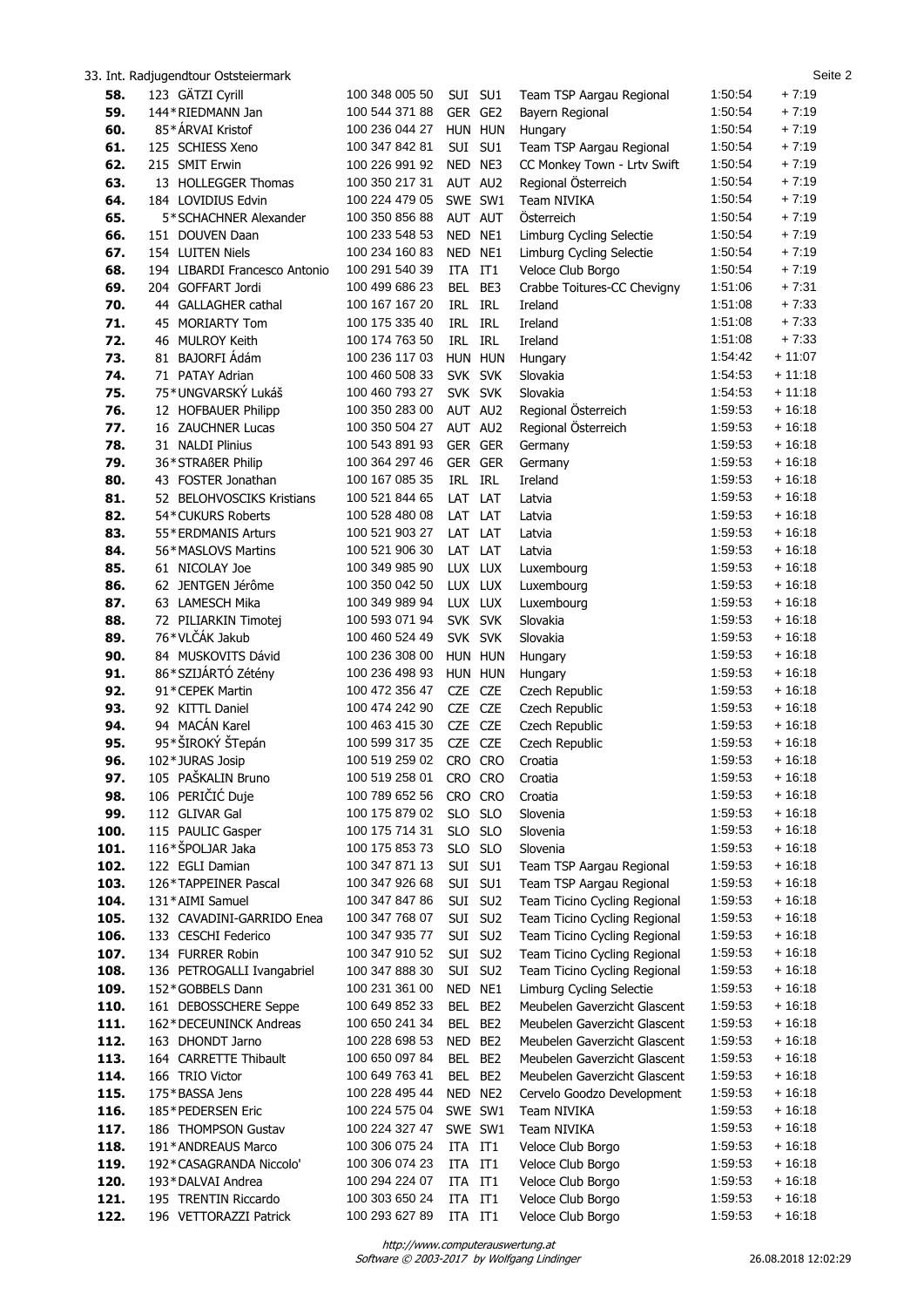|                          | 33. Int. Radjugendtour Oststeiermark    |                        |         |                                                                          |         | Seite 3  |
|--------------------------|-----------------------------------------|------------------------|---------|--------------------------------------------------------------------------|---------|----------|
| 123.                     | 201 ADAM Marco                          | 100 733 179 37         | BEL BE3 | Crabbe Toitures-CC Chevigny                                              | 1:59:53 | $+16:18$ |
| 124.                     | 203*DOYEN Noah                          | 100 760 885 01         | BEL BE3 | Crabbe Toitures-CC Chevigny                                              | 1:59:53 | $+16:18$ |
| 125.                     | 205*VAN GOIDSENHOVEN Lance              | 100 650 107 94         | BEL BE3 | Crabbe Toitures-CC Chevigny                                              | 1:59:53 | $+16:18$ |
| 126.                     | 206 THEUWS Bartje                       | 100 490 291 37         | BEL BE3 | Crabbe Toitures-CC Chevigny                                              | 1:59:53 | $+16:18$ |
| <b>DNS</b><br><b>DNS</b> | 15*KERSCHBAUMER Leo<br>171 BUTERS Joris | 100 350 767 96 AUT AU2 |         | Regional Österreich<br>100 233 463 65 NED NE2 Cervelo Goodzo Development |         |          |

Anzahl der Starter/Number of starters: 126 Nicht am Start/Did not start: 2

#### **Einzel-Etappenklassement nach Punkten / Points Classification (stage) 4. Etappe / stage 4**

| PI.  |     | Nr Name                   | UCI-ID         |            |                 | Nat. Code Mannschaft           | Punkte         |
|------|-----|---------------------------|----------------|------------|-----------------|--------------------------------|----------------|
| pos. |     | BIB name                  | UCI-ID         |            | nat. code team  |                                | Points         |
| 1.   |     | 74*SVRČEK Martin          | 100 460 340 59 | SVK SVK    |                 | Slovakia                       | 15             |
| 2.   |     | 176 VAN OOSTEN Koert      | 100 228 722 77 | NED        | NE2             | Cervelo Goodzo Development     | 12             |
| З.   |     | 24 ORINS Robin            | 100 649 771 49 | BEL.       | BEL             | Belgium                        | 10             |
| 4.   |     | 26 VAN RYCKEGHEM Lars     | 100 649 993 77 | BEL.       | BEL             | Belgium                        | 8              |
| 5.   |     | 21 DEBRUYNE Ramses        | 100 649 972 56 | BEL.       | BEL             | Belgium                        | $\overline{7}$ |
| 6.   |     | 212 HUENDERS Lance        | 100 233 440 42 | NED NE3    |                 | CC Monkey Town - Lrtv Swift    | 6              |
| 7.   |     | 165*SEGAERT Alec          | 100 726 460 11 | BEL        | BE <sub>2</sub> | Meubelen Gaverzicht Glascentra | 5              |
| 8.   |     | 32 BRENNER Marco          | 100 363 549 74 | <b>GER</b> | <b>GER</b>      | Germany                        | $\overline{4}$ |
| 9.   | 34. | <b>TEUTENBERG Tim Tom</b> | 100 508 655 68 | <b>GER</b> | GER             | Germany                        | 3              |
| 10.  |     | 172 ROMERS Boris          | 100 233 029 19 | NED.       | NE <sub>2</sub> | Cervelo Goodzo Development     | 2              |

### **Sprintwertung / Sprint Classification 1. SP Weiz Km 28,4**

| PI.<br>pos. | Nr Name<br>BIB name   | UCI-ID<br>UCI-ID       | nat. code team | Nat. Code Mannschaft                              | Punkte<br>Points |
|-------------|-----------------------|------------------------|----------------|---------------------------------------------------|------------------|
| 1.          | 26 VAN RYCKEGHEM Lars | 100 649 993 77         |                | BEL BEL Belgium                                   | $\overline{7}$   |
|             | 172 ROMERS Boris      |                        |                | 100 233 029 19 NED NE2 Cervelo Goodzo Development | 5                |
|             | 24 ORINS Robin        | 100 649 771 49 BEL BEL |                | Belaium                                           | 3                |

### **Sprintwertung / Sprint Classification 2. SP 1. Zieldurchfahrt Passail Km 50,5**

| PI.  | Nr Name               | UCI-ID                         |                | Nat. Code Mannschaft                              | Punkte |
|------|-----------------------|--------------------------------|----------------|---------------------------------------------------|--------|
| pos. | BIB name              | UCI-ID                         | nat. code team |                                                   | Points |
|      | 176 VAN OOSTEN Koert  |                                |                | 100 228 722 77 NED NE2 Cervelo Goodzo Development |        |
|      | 32 BRENNER Marco      | 100 363 549 74 GER GER Germany |                |                                                   | -5     |
|      | 26 VAN RYCKEGHEM Lars | 100 649 993 77 BEL BEL         |                | Belaium                                           | 3      |
|      |                       |                                |                |                                                   |        |

#### **Bergwertung / King of the Mountain 1. GPM Cat. III Karberg Km 24,5**

| PI.  | Nr Name               | UCI-ID                         |  | Nat. Code Mannschaft                               | Punkte |
|------|-----------------------|--------------------------------|--|----------------------------------------------------|--------|
| pos. | BIB name              | UCI-ID                         |  | nat. code team                                     | Points |
| 1.   | 26 VAN RYCKEGHEM Lars | 100 649 993 77 BEL BEL         |  | Belaium                                            | -5     |
|      | 32 BRENNER Marco      | 100 363 549 74 GER GER Germany |  |                                                    | 3      |
|      | 212 HUENDERS Lance    |                                |  | 100 233 440 42 NED NE3 CC Monkey Town - Lrtv Swift |        |

#### **Bergwertung / King of the Mountain 2. GPM Cat. II Garrach Km 38,4**

| PI.  | Nr Name               | UCI-ID                         |  | Nat. Code Mannschaft                               | Punkte |
|------|-----------------------|--------------------------------|--|----------------------------------------------------|--------|
| pos. | BIB name              | UCI-ID                         |  | nat. code team                                     | Points |
|      | 26 VAN RYCKEGHEM Lars | 100 649 993 77 BEL BEL         |  | Belgium                                            | 8      |
| 2.   | 32 BRENNER Marco      | 100 363 549 74 GER GER Germany |  |                                                    | 5      |
|      | 212 HUENDERS Lance    |                                |  | 100 233 440 42 NED NE3 CC Monkey Town - Lrtv Swift | 3      |
|      | 176 VAN OOSTEN Koert  |                                |  | 100 228 722 77 NED NE2 Cervelo Goodzo Development  | 2      |

Sonntag, 26. August 2018

Sonntag, 26. August 2018

Sonntag, 26. August 2018

Sonntag, 26. August 2018

Sonntag, 26. August 2018

Software © 2003-2017 by Wolfgang Lindinger http://www.computerauswertung.at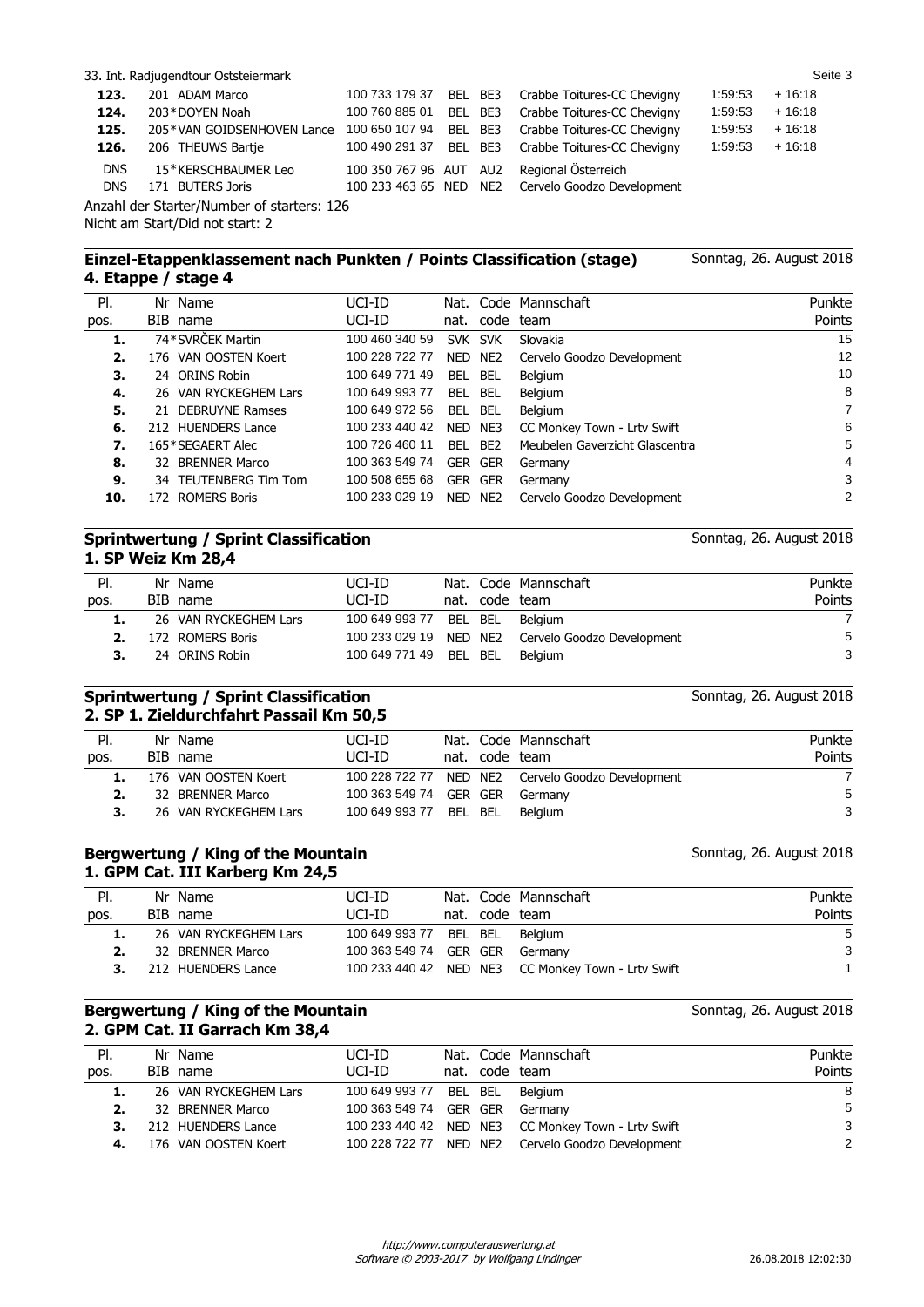|      | Aktivster Österreicher                           |                        |  |                                                   |                          |
|------|--------------------------------------------------|------------------------|--|---------------------------------------------------|--------------------------|
|      | Aktivster Österreicher / most combative Austrian |                        |  |                                                   | Sonntag, 26. August 2018 |
|      | 176 VAN OOSTEN Koert                             |                        |  | 100 228 722 77 NED NE2 Cervelo Goodzo Development |                          |
|      | 26 VAN RYCKEGHEM Lars                            | 100 649 993 77 BEL BEL |  | Belaium                                           | З                        |
| 1.   | 32 BRENNER Marco                                 | 100 363 549 74 GER GER |  | Germany                                           | 5                        |
| pos. | BIB name                                         | UCI-ID                 |  | nat. code team                                    | Points                   |

**Mannschafts-Etappenklassement nach Zeit / Teams' Classification** 

UCI-ID

### **Aktivster Österreicher / most combative Austrian Aktiv**

| PI.  | Nr<br>Name      | UCI-ID         | Nat. |      | Code Mannschaft | <sup>o</sup> unkte |
|------|-----------------|----------------|------|------|-----------------|--------------------|
| pos. | BIB name        | UCI-ID         | nat. | code | team            | Points             |
| . .  | 2*GRIEßER Lukas | 100 558 729 90 | AUT  | AUT  | Osterreich      |                    |

Nat. Code Mannschaft

|      |         | 4. Etappe / stage 4                |                |          |         |          |
|------|---------|------------------------------------|----------------|----------|---------|----------|
| PI.  |         | Code Mannschaft                    | UCI-ID         | Platz    | Zeit    |          |
| pos. |         | code team                          | UCI-ID         | position | time    |          |
|      | 1. BEL  | <b>Belgium</b>                     |                |          | 5:10:48 |          |
|      |         | 24 ORINS Robin                     | 100 649 771 49 | 3        | 1:43:35 |          |
|      |         | 26 VAN RYCKEGHEM Lars              | 100 649 993 77 | 4        | 1:43:35 |          |
|      |         | 21 DEBRUYNE Ramses                 | 100 649 972 56 | 5        | 1:43:38 |          |
|      |         | 2. NE2 Cervelo Goodzo Development  |                |          | 5:14:20 | $+3:32$  |
|      |         | 176 VAN OOSTEN Koert               | 100 228 722 77 | 2        | 1:43:35 |          |
|      |         | 172 ROMERS Boris                   | 100 233 029 19 | 10       | 1:45:00 |          |
|      |         | 173 SELDENTHUIS Lars               | 100 233 363 62 | 30       | 1:45:45 |          |
|      |         | 3. GER Germany                     |                |          | 5:14:23 | $+3:35$  |
|      |         | 32 BRENNER Marco                   | 100 363 549 74 | 8        | 1:43:38 |          |
|      |         | 34 TEUTENBERG Tim Tom              | 100 508 655 68 | 9        | 1:45:00 |          |
|      |         | 33 DREßLER Luca                    | 100 443 618 21 | 33       | 1:45:45 |          |
|      |         | 4. NE3 CC Monkey Town - Lrtv Swift |                |          | 5:15:08 | $+4:20$  |
|      |         | 212 HUENDERS Lance                 | 100 233 440 42 | 6        | 1:43:38 |          |
|      |         | 216 VAN BELLE Loe                  | 100 233 371 70 | 24       | 1:45:45 |          |
|      |         | 214 SCHUCH Mike                    | 100 230 929 53 | 32       | 1:45:45 |          |
|      |         | 5. GE2 Bayern Regional             |                |          | 5:17:15 | $+6:27$  |
|      |         | 143*LÜHRS Luis-Joe                 | 100 363 776 10 | 17       | 1:45:45 |          |
|      |         | 141 BETZINGER Klaus                | 100 540 804 13 | 19       | 1:45:45 |          |
|      |         | 146*SCHRAG Daniel                  | 100 363 588 16 | 20       | 1:45:45 |          |
|      |         | 6. AUT Österreich                  |                |          | 5:21:39 | $+10:51$ |
|      |         | 2*GRIEßER Lukas                    | 100 558 729 90 | 13       | 1:45:00 |          |
|      |         | 3 LUBE Bernhard                    | 100 350 394 14 | 23       | 1:45:45 |          |
|      |         | 6 WAFLER Tim                       | 100 350 223 37 | 42       | 1:50:54 |          |
|      |         | 7. SLO Slovenia                    |                |          | 5:21:39 | $+10:51$ |
|      |         | 111 COLNAR Aljaz                   | 100 175 857 77 | 11       | 1:45:00 |          |
|      |         | 114 MAČEK Matic                    | 100 176 207 39 | 35       | 1:45:45 |          |
|      |         | 113*KRALJ Fabijan                  | 100 620 112 72 | 48       | 1:50:54 |          |
|      |         | 8. LUX Luxembourg                  |                |          | 5:21:42 | $+10:54$ |
|      |         | 66 WENZEL Mats                     | 100 350 004 12 | 15       | 1:45:03 |          |
|      |         | 65 MINY Gilles                     | 100 350 133 44 | 31       | 1:45:45 |          |
|      |         | 64 KARIER Tim                      | 100 350 017 25 | 55       | 1:50:54 |          |
|      |         | 9. SU1 Team TSP Aargau Regional    |                |          | 5:22:24 | $+11:36$ |
|      |         | 124*MARKWALDER Yanis-Eric          | 100 347 788 27 | 29       | 1:45:45 |          |
|      |         | 121 CHRISTEN Fabio                 | 100 462 391 73 | 36       | 1:45:45 |          |
|      |         | 123 GÄTZI Cyrill                   | 100 348 005 50 | 58       | 1.50.54 |          |
|      |         | 10. NE1 Limburg Cycling Selectie   |                |          | 5:22:24 | + 11:36  |
|      |         | 156 ZOOMERS Lars                   | 100 232 804 85 | 34       | 1:45:45 |          |
|      |         | 155 WIDDERSHOVEN Jochem            | 100 231 198 31 | 37       | 1:45:45 |          |
|      |         | 151 DOUVEN Daan                    | 100 233 548 53 | 66       | 1:50:54 |          |
|      | 11. IRL | <b>Ireland</b>                     |                |          | 5:22:38 | $+11:50$ |
|      |         | 42 DEVINS Matthew                  | 100 169 901 38 | 26       | 1:45:45 |          |
|      |         | 41 BARRETT Sean                    | 100 169 115 28 | 27       | 1:45:45 |          |
|      |         |                                    |                |          |         |          |

## 33. Int. Radjugendtour Oststeiermark Seite 4 **Bergwertung / King of the Mountain**

Nr Name

**(stage) on time**

Pl.

**3. GPM Cat. III Gollersattel Km 42,0**

Sonntag, 26. August 2018

Punkte Points

Sonntag, 26. August 2018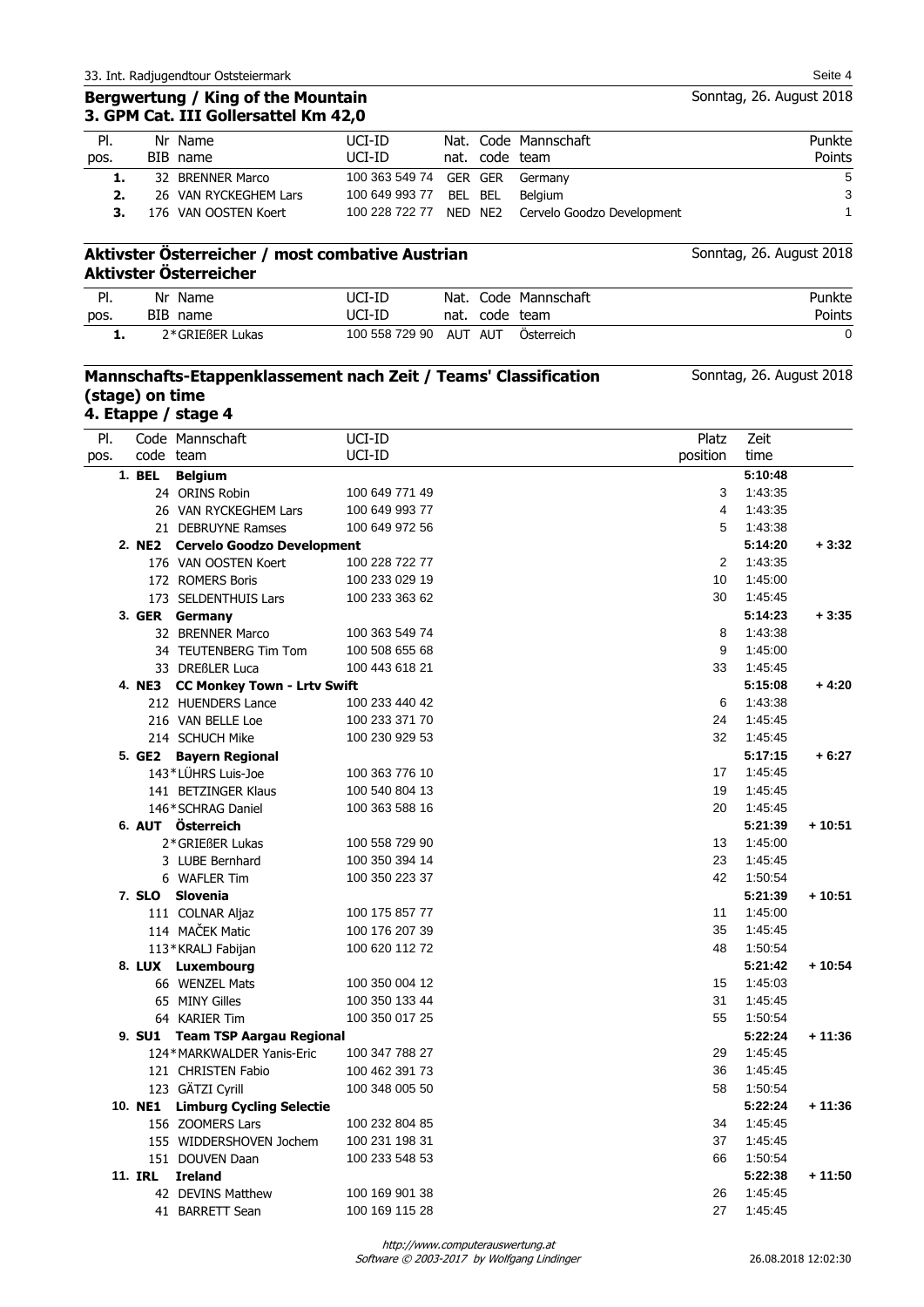|                  | 33. Int. Radjugendtour Oststeiermark   |                |                |         | Seite 5  |
|------------------|----------------------------------------|----------------|----------------|---------|----------|
|                  | 44 GALLAGHER cathal                    | 100 167 167 20 | 70             | 1:51:08 |          |
|                  | 12. SW1 Team NIVIKA                    |                |                | 5:27:33 | $+16:45$ |
|                  | 181 AHLSSON Jonathan                   | 100 224 944 82 | 25             | 1.45.45 |          |
|                  | 183*LARSSON David                      | 100 222 636 05 | 47             | 1:50:54 |          |
|                  | 184 LOVIDIUS Edvin                     | 100 224 479 05 | 64             | 1:50:54 |          |
| 13. SVK Slovakia |                                        |                |                | 5:29:22 | $+18:34$ |
|                  | 74*SVRČEK Martin                       | 100 460 340 59 | $\mathbf 1$    | 1:43:35 |          |
|                  | 73*SLIVKA Jakub                        | 100 460 246 62 | 57             | 1:50:54 |          |
|                  | 71 PATAY Adrian                        | 100 460 508 33 | 74             | 1:54:53 |          |
|                  | 14. HUN Hungary                        |                |                | 5:31:21 | $+20:33$ |
|                  | 82*MÉSZÁROS Bence                      | 100 236 288 77 | 22             | 1:45:45 |          |
|                  | 85*ÁRVAI Kristof                       | 100 236 044 27 | 60             | 1:50:54 |          |
|                  | 81 BAJORFI Ádám                        | 100 236 117 03 | 73             | 1:54:42 |          |
|                  | 15. AU2 Regional Österreich            |                |                | 5:32:42 | $+21:54$ |
|                  | 14*HÖRANDTNER Moritz                   | 100 772 511 84 | 50             | 1:50:54 |          |
|                  | 11*HAJEK Alexander                     | 100 350 257 71 | 51             | 1:50:54 |          |
|                  | 13 HOLLEGGER Thomas                    | 100 350 217 31 | 63             | 1.50.54 |          |
| 16. CRO Croatia  |                                        |                |                | 5:35:47 | $+24:59$ |
|                  | 104 MIHOLJEVIĆ Fran                    | 100 284 056 24 | 14             | 1:45:00 |          |
|                  | 101 GOJKOVIĆ Oliver                    | 100 582 804 12 | 49             | 1:50:54 |          |
|                  | 102*JURAS Josip                        | 100 519 259 02 | 96             | 1:59:53 |          |
|                  | 17. CZE Czech Republic                 |                |                | 5:36:22 | $+25:34$ |
|                  | 93 LIŠKA Marek                         | 100 472 188 73 | 16             | 1:45:35 |          |
|                  | 96*VÁVRA Petr                          | 100 480 011 39 | 52             | 1:50:54 |          |
|                  | 91*CEPEK Martin                        | 100 472 356 47 | 92             | 1:59:53 |          |
| 18. LAT Latvia   |                                        |                |                | 5:36:32 | $+25:44$ |
|                  | 51 ANDERSONS Roberts                   | 100 521 855 76 | 18             | 1:45:45 |          |
|                  | 53 BINOVSKIS Bruno Martins             | 100 521 881 05 | 41             | 1:50:54 |          |
|                  | 52 BELOHVOSCIKS Kristians              | 100 521 844 65 | 81             | 1:59:53 |          |
|                  | 19. BE3 Crabbe Toitures-CC Chevigny    |                |                | 5:40:48 | $+30:00$ |
|                  | 202 DE GRAEF Noah                      | 100 490 234 77 | 38             | 1:49:49 |          |
|                  | 204 GOFFART Jordi                      | 100 499 686 23 | 69             | 1:51:06 |          |
|                  | 201 ADAM Marco                         | 100 733 179 37 | 123            | 1:59:53 |          |
|                  | 20. BE2 Meubelen Gaverzicht Glascentra |                |                | 5:43:24 | $+32:36$ |
|                  | 165*SEGAERT Alec                       | 100 726 460 11 | $\overline{7}$ | 1:43:38 |          |
|                  | 161 DEBOSSCHERE Seppe                  | 100 649 852 33 | 110            | 1:59:53 |          |
|                  | 162*DECEUNINCK Andreas                 | 100 650 241 34 | 111            | 1:59:53 |          |
|                  | 21. SU2 Team Ticino Cycling Regional   |                |                | 5:50:40 | $+39:52$ |
|                  | 135 HOCHSTRASSER Loris                 | 100 347 867 09 | 40             | 1:50:54 |          |
|                  | 131*AIMI Samuel                        | 100 347 847 86 | 104            | 1:59:53 |          |
|                  | 132 CAVADINI-GARRIDO Enea              | 100 347 768 07 | 105            | 1:59:53 |          |
| 22. IT1          | <b>Veloce Club Borgo</b>               |                |                | 5:50:40 | $+39:52$ |
|                  | 194 LIBARDI Francesco Antonio          | 100 291 540 39 | 68             | 1:50:54 |          |
|                  | 191*ANDREAUS Marco                     | 100 306 075 24 | 118            | 1:59:53 |          |
|                  | 192*CASAGRANDA Niccolo'                | 100 306 074 23 | 119            | 1:59:53 |          |
|                  |                                        |                |                |         |          |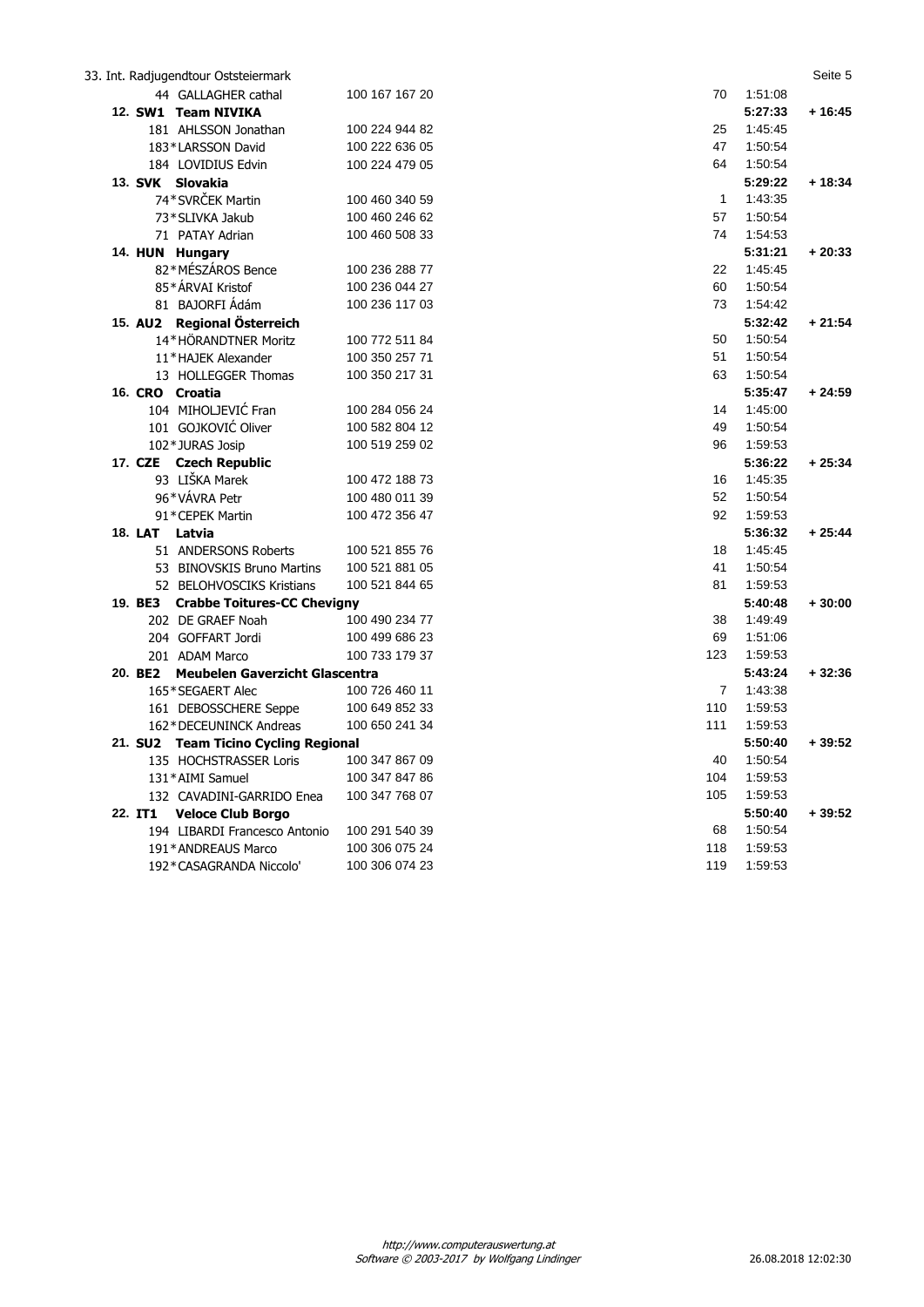# **Einzel-Gesamtklassement nach Zeit / General Individual Classification on time**

Sonntag, 26. August 2018 Länge/distance 276,3 km Schnitt/average 39,5 km/h

| PI.  | Nr Name                                | UCI-ID         | Nat.       |                 | Code Mannschaft                             | Zeit    |          |
|------|----------------------------------------|----------------|------------|-----------------|---------------------------------------------|---------|----------|
| pos. | BIB name                               | UCI-ID         | nat.       | code team       |                                             | time    |          |
| 1.   | 32 BRENNER Marco                       | 100 363 549 74 | GER GER    |                 | Germany                                     | 6:59:50 |          |
| 2.   | 176 VAN OOSTEN Koert                   | 100 228 722 77 | NED NE2    |                 | Cervelo Goodzo Development                  | 7:00:08 | $+0:18$  |
| 3.   | 24 ORINS Robin                         | 100 649 771 49 | BEL        | <b>BEL</b>      | <b>Belgium</b>                              | 7:01:46 | $+1:56$  |
| 4.   | 74*SVRČEK Martin                       | 100 460 340 59 | SVK SVK    |                 | Slovakia                                    | 7:02:15 | $+2:25$  |
| 5.   | 165*SEGAERT Alec                       | 100 726 460 11 | <b>BEL</b> | BE <sub>2</sub> | Meubelen Gaverzicht Glascentra              | 7:02:23 | $+2:33$  |
| 6.   | 26 VAN RYCKEGHEM Lars                  | 100 649 993 77 | BEL        | <b>BEL</b>      | Belgium                                     | 7:02:36 | $+2:46$  |
| 7.   | 21 DEBRUYNE Ramses                     | 100 649 972 56 | BEL BEL    |                 | Belgium                                     | 7:03:16 | $+3:26$  |
| 8.   | 34 TEUTENBERG Tim Tom                  | 100 508 655 68 |            | GER GER         | Germany                                     | 7:03:55 | $+4:05$  |
| 9.   | 212 HUENDERS Lance                     | 100 233 440 42 | NED NE3    |                 | CC Monkey Town - Lrtv Swift                 | 7:04:21 | $+4.31$  |
| 10.  | 23 DEWEIRDT Siebe                      | 100 649 842 23 | BEL        | <b>BEL</b>      | Belgium                                     | 7:04:26 | $+4:36$  |
| 11.  | 104 MIHOLJEVIĆ Fran                    | 100 284 056 24 | CRO CRO    |                 | Croatia                                     | 7:04:33 | $+4.43$  |
| 12.  | 111 COLNAR Aljaz                       | 100 175 857 77 | <b>SLO</b> | <b>SLO</b>      | Slovenia                                    | 7:04:38 | $+4.48$  |
| 13.  | 114 MAČEK Matic                        | 100 176 207 39 | SLO.       | <b>SLO</b>      | Slovenia                                    | 7:04:40 | $+4:50$  |
| 14.  | 121 CHRISTEN Fabio                     | 100 462 391 73 | SUI        | SU1             | Team TSP Aargau Regional                    | 7:05:14 | $+5:24$  |
| 15.  | 172 ROMERS Boris                       | 100 233 029 19 | NED NE2    |                 | Cervelo Goodzo Development                  | 7:05:14 | $+5:24$  |
| 16.  | 216 VAN BELLE Loe                      | 100 233 371 70 | NED NE3    |                 | CC Monkey Town - Lrtv Swift                 | 7:05:23 | $+5:33$  |
| 17.  | 214 SCHUCH Mike                        | 100 230 929 53 | NED NE3    |                 | CC Monkey Town - Lrtv Swift                 | 7:05:24 | $+5:34$  |
| 18.  | 22 DECLERCK Jelle                      | 100 650 067 54 | <b>BEL</b> | <b>BEL</b>      | Belgium                                     | 7:05:31 | $+5.41$  |
| 19.  | 173 SELDENTHUIS Lars                   | 100 233 363 62 | NED        | NE <sub>2</sub> | Cervelo Goodzo Development                  | 7:05:53 | $+6:03$  |
| 20.  | 65 MINY Gilles                         | 100 350 133 44 | LUX LUX    |                 | Luxembourg                                  | 7:06:04 | $+6:14$  |
| 21.  | 2*GRIEßER Lukas                        | 100 558 729 90 | AUT AUT    |                 | Österreich                                  | 7:06:07 | $+6:17$  |
| 22.  | 66 WENZEL Mats                         | 100 350 004 12 | LUX LUX    |                 | Luxembourg                                  | 7:06:32 | $+6.42$  |
| 23.  | 146*SCHRAG Daniel                      | 100 363 588 16 | GER GE2    |                 | Bayern Regional                             | 7:07:06 | $+7:16$  |
| 24.  | 82*MÉSZÁROS Bence                      | 100 236 288 77 |            | HUN HUN         | Hungary                                     | 7:07:36 | $+7:46$  |
| 25.  | 42 DEVINS Matthew                      | 100 169 901 38 | IRL IRL    |                 | Ireland                                     | 7:07:41 | $+7:51$  |
| 26.  | 3 LUBE Bernhard                        | 100 350 394 14 | AUT AUT    |                 | Österreich                                  | 7:07:54 | $+8:04$  |
| 27.  | 155 WIDDERSHOVEN Jochem                | 100 231 198 31 | NED        | NE1             | Limburg Cycling Selectie                    | 7:08:00 | $+8:10$  |
| 28.  | 25 VAN HAMME Wout                      | 100 649 843 24 | BEL        | <b>BEL</b>      | Belgium                                     | 7:08:14 | $+8:24$  |
| 29.  | 51 ANDERSONS Roberts                   | 100 521 855 76 | LAT        | LAT             | Latvia                                      | 7:09:01 | $+9:11$  |
| 30.  | 143*LÜHRS Luis-Joe                     | 100 363 776 10 | GER GE2    |                 |                                             | 7:09:09 | $+9:19$  |
| 31.  | 156 ZOOMERS Lars                       | 100 232 804 85 | NED        | NE1             | Bayern Regional<br>Limburg Cycling Selectie | 7:10:21 | $+10:31$ |
| 32.  | 124*MARKWALDER Yanis-Eric              | 100 347 788 27 |            | SUI SU1         | Team TSP Aargau Regional                    | 7:10:41 | + 10:51  |
| 33.  | 181 AHLSSON Jonathan                   | 100 224 944 82 | SWE SW1    |                 | <b>Team NIVIKA</b>                          | 7:11:23 | $+11:33$ |
| 34.  | 194 LIBARDI Francesco Antonio          | 100 291 540 39 | ITA IT1    |                 | Veloce Club Borgo                           | 7:11:45 | $+11:55$ |
| 35.  | 1 BUSCHEK Paul                         | 100 491 422 04 | AUT AUT    |                 | Österreich                                  | 7:12:00 | $+12:10$ |
| 36.  |                                        | 100 361 528 90 | GER GER    |                 | Germany                                     | 7:12:21 | $+12:31$ |
| 37.  | 35*BOOS Benjamin<br>142 CAMBEIS Merlin | 100 364 176 22 | GER GE2    |                 | Bayern Regional                             | 7:12:26 | $+12:36$ |
| 38.  | 135 HOCHSTRASSER Loris                 | 100 347 867 09 |            |                 | SUI SU2 Team Ticino Cycling Regional        | 7:13:21 | $+13:31$ |
| 39.  | 141 BETZINGER Klaus                    | 100 540 804 13 | GER GE2    |                 | Bayern Regional                             | 7:13:24 | + 13:34  |
| 40.  | 85*ÁRVAI Kristof                       | 100 236 044 27 | HUN HUN    |                 | Hungary                                     | 7:14:07 | + 14:17  |
| 41.  | 215 SMIT Erwin                         | 100 226 991 92 | NED NE3    |                 | CC Monkey Town - Lrtv Swift                 | 7:14:17 | + 14:27  |
| 42.  | 75*UNGVARSKÝ Lukáš                     | 100 460 793 27 |            | SVK SVK         | Slovakia                                    | 7:14:32 | + 14:42  |
| 43.  | 154 LUITEN Niels                       | 100 234 160 83 | NED NE1    |                 | Limburg Cycling Selectie                    | 7:14:42 | + 14:52  |
| 44.  | 41 BARRETT Sean                        | 100 169 115 28 | IRL IRL    |                 | Ireland                                     | 7:15:17 | + 15:27  |
| 45.  | 4 MARBLER Stefan                       | 100 488 992 96 | AUT AUT    |                 | Österreich                                  | 7:16:52 | $+17:02$ |
| 46.  | 53 BINOVSKIS Bruno Martins             | 100 521 881 05 | LAT LAT    |                 | Latvia                                      | 7:17:01 | $+17:11$ |
| 47.  | 184 LOVIDIUS Edvin                     | 100 224 479 05 | SWE SW1    |                 | Team NIVIKA                                 | 7:17:42 | $+17:52$ |
| 48.  | 144*RIEDMANN Jan                       | 100 544 371 88 | GER GE2    |                 | Bayern Regional                             | 7:17:52 | $+18:02$ |
| 49.  | 71 PATAY Adrian                        | 100 460 508 33 | SVK SVK    |                 | Slovakia                                    | 7:18:04 | $+18:14$ |
| 50.  | 213 KOOL Tristan                       | 100 228 557 09 | NED NE3    |                 | CC Monkey Town - Lrtv Swift                 | 7:18:46 | + 18:56  |
| 51.  | 113*KRALJ Fabijan                      | 100 620 112 72 | SLO SLO    |                 | Slovenia                                    | 7:18:47 | + 18:57  |
| 52.  | 81 BAJORFI Ádám                        | 100 236 117 03 | HUN HUN    |                 | Hungary                                     | 7:19:28 | $+19:38$ |
| 53.  | 5*SCHACHNER Alexander                  | 100 350 856 88 | AUT AUT    |                 | <b>Osterreich</b>                           | 7:19:51 | $+20:01$ |
| 54.  | 145 PIERZA Laurent Pascal              | 100 586 044 51 | GER GE2    |                 |                                             | 7:20:35 | $+20:45$ |
| 55.  | 33 DREBLER Luca                        | 100 443 618 21 |            | GER GER         | Bayern Regional<br>Germany                  | 7:21:10 | $+21:20$ |
| 56.  | 202 DE GRAEF Noah                      | 100 490 234 77 |            | BEL BE3         |                                             | 7:22:33 | $+22:43$ |
| 57.  | 36*STRAßER Philip                      | 100 364 297 46 |            | GER GER         | Crabbe Toitures-CC Chevigny<br>Germany      | 7:23:12 | $+23:22$ |
| 58.  | 14*HÖRANDTNER Moritz                   | 100 772 511 84 | AUT AU2    |                 | Regional Österreich                         | 7:23:15 | $+23:25$ |
| 59.  | 16 ZAUCHNER Lucas                      | 100 350 504 27 | AUT AU2    |                 | Regional Österreich                         | 7:23:27 | $+23.37$ |
|      |                                        |                |            |                 |                                             |         |          |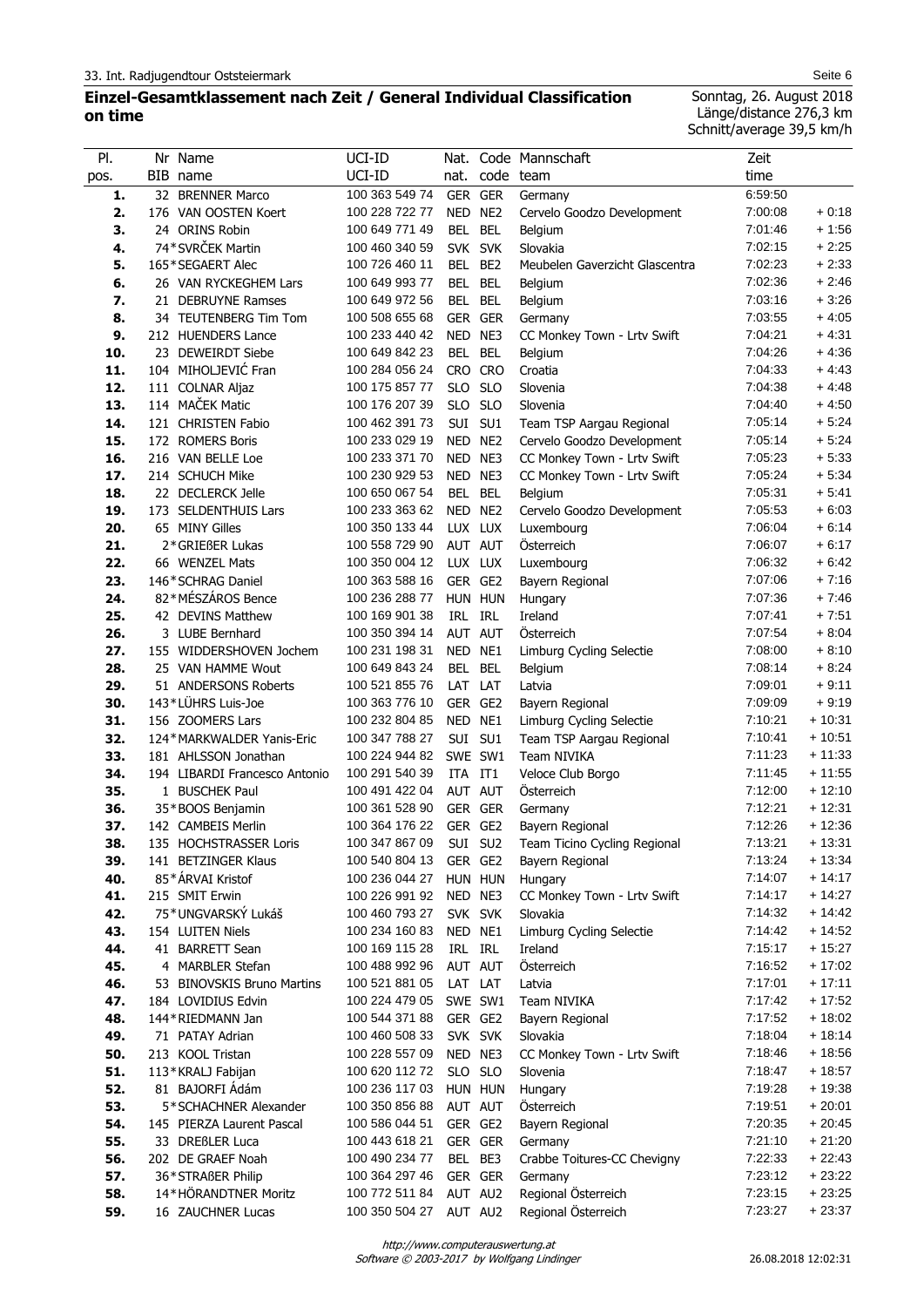|              | 33. Int. Radjugendtour Oststeiermark                |                                  |                    |                   |                                                  |                    | Seite 7              |
|--------------|-----------------------------------------------------|----------------------------------|--------------------|-------------------|--------------------------------------------------|--------------------|----------------------|
| 60.          | 73*SLIVKA Jakub                                     | 100 460 246 62                   | SVK SVK            |                   | Slovakia                                         | 7:23:48            | $+23:58$             |
| 61.          | 101 GOJKOVIĆ Oliver                                 | 100 582 804 12                   | CRO CRO            |                   | Croatia                                          | 7:24:24            | $+24:34$             |
| 62.          | 193*DALVAI Andrea                                   | 100 294 224 07                   | ITA IT1            |                   | Veloce Club Borgo                                | 7:24:34            | $+24:44$             |
| 63.          | 123 GÄTZI Cyrill                                    | 100 348 005 50                   | SUI SU1            |                   | Team TSP Aargau Regional                         | 7:24:43            | $+24:53$             |
| 64.          | 183*LARSSON David                                   | 100 222 636 05                   | SWE SW1            |                   | Team NIVIKA                                      | 7:25:29            | $+25:39$             |
| 65.          | 211*BRONSWIJK Mike                                  | 100 227 965 96                   | NED NE3            |                   | CC Monkey Town - Lrtv Swift                      | 7:25:33            | $+25.43$             |
| 66.          | 55*ERDMANIS Arturs                                  | 100 521 903 27                   | LAT LAT            | <b>IRL</b>        | Latvia                                           | 7:25:48            | $+25:58$<br>$+25:59$ |
| 67.<br>68.   | 46 MULROY Keith<br>161 DEBOSSCHERE Seppe            | 100 174 763 50<br>100 649 852 33 | IRL<br>BEL         | BE <sub>2</sub>   | Ireland<br>Meubelen Gaverzicht Glascentra        | 7:25:49<br>7:25:53 | $+26:03$             |
| 69.          | 11*HAJEK Alexander                                  | 100 350 257 71                   | AUT AU2            |                   | Regional Österreich                              | 7:26:38            | $+26:48$             |
| 70.          | 125 SCHIESS Xeno                                    | 100 347 842 81                   | SUI SU1            |                   | Team TSP Aargau Regional                         | 7:26:49            | $+26.59$             |
| 71.          | 6 WAFLER Tim                                        | 100 350 223 37                   | AUT AUT            |                   | Österreich                                       | 7:28:06            | $+28:16$             |
| 72.          | 112 GLIVAR Gal                                      | 100 175 879 02                   | SLO SLO            |                   | Slovenia                                         | 7:28:21            | $+28:31$             |
| 73.          | 44 GALLAGHER cathal                                 | 100 167 167 20                   | IRL IRL            |                   | Ireland                                          | 7:29:10            | $+29:20$             |
| 74.          | 152*GOBBELS Dann                                    | 100 231 361 00                   | NED NE1            |                   | Limburg Cycling Selectie                         | 7:29:24            | $+29.34$             |
| 75.          | 151 DOUVEN Daan                                     | 100 233 548 53                   | NED NE1            |                   | Limburg Cycling Selectie                         | 7:29:41            | $+29:51$             |
| 76.          | 92 KITTL Daniel                                     | 100 474 242 90                   | <b>CZE</b>         | <b>CZE</b>        | Czech Republic                                   | 7:30:11            | $+30:21$             |
| 77.          | 64 KARIER Tim                                       | 100 350 017 25                   | LUX LUX            |                   | Luxembourg                                       | 7:30:39            | $+30:49$             |
| 78.          | 96*VÁVRA Petr                                       | 100 480 011 39                   | CZE CZE            |                   | Czech Republic                                   | 7:31:38            | $+31:48$             |
| 79.          | 86*SZIJÁRTÓ Zétény                                  | 100 236 498 93                   | HUN HUN            |                   | Hungary                                          | 7:32:28            | $+32:38$             |
| 80.          | 45 MORIARTY Tom                                     | 100 175 335 40                   | IRL                | IRL               | Ireland                                          | 7:32:32            | $+32:42$             |
| 81.          | 191*ANDREAUS Marco                                  | 100 306 075 24<br>100 521 844 65 | ITA IT1            |                   | Veloce Club Borgo                                | 7:33:06<br>7:33:14 | $+33:16$<br>$+33:24$ |
| 82.<br>83.   | 52 BELOHVOSCIKS Kristians<br>196 VETTORAZZI Patrick | 100 293 627 89                   | LAT<br>ITA IT1     | LAT               | Latvia<br>Veloce Club Borgo                      | 7:33:41            | $+33:51$             |
| 84.          | 132 CAVADINI-GARRIDO Enea                           | 100 347 768 07                   | SUI                | SU <sub>2</sub>   | Team Ticino Cycling Regional                     | 7:33:42            | $+33:52$             |
| 85.          | 192*CASAGRANDA Niccolo'                             | 100 306 074 23                   | ITA IT1            |                   | Veloce Club Borgo                                | 7:33:44            | $+33.54$             |
| 86.          | 76*VLČÁK Jakub                                      | 100 460 524 49                   | SVK SVK            |                   | Slovakia                                         | 7:33:59            | $+34:09$             |
| 87.          | 166 TRIO Victor                                     | 100 649 763 41                   | BEL BE2            |                   | Meubelen Gaverzicht Glascentra                   | 7:34:21            | $+34:31$             |
| 88.          | 91*CEPEK Martin                                     | 100 472 356 47                   | <b>CZE</b>         | CZE               | Czech Republic                                   | 7:34:26            | $+34.36$             |
| 89.          | 56*MASLOVS Martins                                  | 100 521 906 30                   | LAT                | LAT               | Latvia                                           | 7:34:44            | $+34:54$             |
| 90.          | 72 PILIARKIN Timotej                                | 100 593 071 94                   | SVK SVK            |                   | Slovakia                                         | 7:34:48            | $+34.58$             |
| 91.          | 13 HOLLEGGER Thomas                                 | 100 350 217 31                   | AUT AU2            |                   | Regional Österreich                              | 7:35:00            | $+35:10$             |
| 92.          | 116*ŠPOLJAR Jaka                                    | 100 175 853 73                   | <b>SLO</b>         | <b>SLO</b>        | Slovenia                                         | 7:35:11            | $+35:21$             |
| 93.          | 62 JENTGEN Jérôme                                   | 100 350 042 50                   | LUX LUX            |                   | Luxembourg                                       | 7:35:20            | $+35:30$             |
| 94.          | 115 PAULIC Gasper                                   | 100 175 714 31                   | <b>SLO</b>         | <b>SLO</b>        | Slovenia                                         | 7:35:24            | $+35.34$             |
| 95.<br>96.   | 133 CESCHI Federico<br>105 PAŠKALIN Bruno           | 100 347 935 77<br>100 519 258 01 | SUI SU2<br>CRO CRO |                   | Team Ticino Cycling Regional                     | 7:35:54<br>7:36:13 | $+36:04$<br>$+36:23$ |
| 97.          | 204 GOFFART Jordi                                   | 100 499 686 23                   | BEL BE3            |                   | Croatia<br>Crabbe Toitures-CC Chevigny           | 7:38:41            | $+38:51$             |
| 98.          | 126*TAPPEINER Pascal                                | 100 347 926 68 SUI SU1           |                    |                   | Team TSP Aargau Regional                         | 7:39:02            | $+39:12$             |
| 99.          | 195 TRENTIN Riccardo                                | 100 303 650 24                   | ITA IT1            |                   | Veloce Club Borgo                                | 7:39:33            | $+39:43$             |
| 100.         | 206 THEUWS Bartje                                   | 100 490 291 37                   | BEL.               | BE3               | Crabbe Toitures-CC Chevigny                      | 7:39:55            | $+40:05$             |
| 101.         | 93 LIŠKA Marek                                      | 100 472 188 73                   | <b>CZE</b>         | <b>CZE</b>        | Czech Republic                                   | 7:40:05            | $+40:15$             |
| 102.         | 185*PEDERSEN Eric                                   | 100 224 575 04                   | SWE SW1            |                   | Team NIVIKA                                      | 7:40:41            | $+40:51$             |
| 103.         | 163 DHONDT Jarno                                    | 100 228 698 53                   | NED BE2            |                   | Meubelen Gaverzicht Glascentra                   | 7:41:18            | + 41:28              |
| 104.         | 31 NALDI Plinius                                    | 100 543 891 93                   | GER GER            |                   | Germany                                          | 7:43:23            | $+43:33$             |
| 105.         | 174 SPIJKER Luuk                                    | 100 233 759 70                   | NED NE2            |                   | Cervelo Goodzo Development                       | 7:43:41            | $+43:51$             |
| 106.         | 201 ADAM Marco                                      | 100 733 179 37<br>100 350 283 00 | BEL                | BE3               | Crabbe Toitures-CC Chevigny                      | 7:44:24<br>7:44:33 | $+44.34$<br>$+44:43$ |
| 107.<br>108. | 12 HOFBAUER Philipp<br>61 NICOLAY Joe               | 100 349 985 90                   | AUT AU2<br>LUX LUX |                   | Regional Österreich<br>Luxembourg                | 7:46:10            | $+46:20$             |
| 109.         | 134 FURRER Robin                                    | 100 347 910 52                   | SUI SU2            |                   | Team Ticino Cycling Regional                     | 7:46:34            | $+46.44$             |
| 110.         | 164 CARRETTE Thibault                               | 100 650 097 84                   | BEL                | BE <sub>2</sub>   | Meubelen Gaverzicht Glascentra                   | 7:49:49            | $+49:59$             |
| 111.         | 54*CUKURS Roberts                                   | 100 528 480 08                   | LAT LAT            |                   | Latvia                                           | 7:49:55            | $+50:05$             |
| 112.         | 95*ŠIROKÝ ŠTepán                                    | 100 599 317 35                   | CZE CZE            |                   | Czech Republic                                   | 7:50:29            | $+50:39$             |
| 113.         | 203*DOYEN Noah                                      | 100 760 885 01                   | BEL BE3            |                   | Crabbe Toitures-CC Chevigny                      | 7:50:41            | $+50:51$             |
| 114.         | 43 FOSTER Jonathan                                  | 100 167 085 35                   | IRL IRL            |                   | Ireland                                          | 7:50:47            | $+50:57$             |
| 115.         | 175*BASSA Jens                                      | 100 228 495 44                   | NED NE2            |                   | Cervelo Goodzo Development                       | 7:52:09            | $+52:19$             |
| 116.         | 186 THOMPSON Gustav                                 | 100 224 327 47                   | SWE SW1            |                   | Team NIVIKA                                      | 7:52:46            | $+52:56$             |
| 117.         | 84 MUSKOVITS Dávid                                  | 100 236 308 00                   | HUN HUN            |                   | Hungary                                          | 7:53:17            | $+53:27$             |
| 118.         | 131*AIMI Samuel                                     | 100 347 847 86                   | Sui                | SU <sub>2</sub>   | Team Ticino Cycling Regional                     | 7:53:30            | $+53:40$             |
| 119.         | 205*VAN GOIDSENHOVEN Lance<br>94 MACAN Karel        | 100 650 107 94<br>100 463 415 30 | BEL                | BE3<br><b>CZE</b> | Crabbe Toitures-CC Chevigny                      | 7:58:28<br>7:59:06 | $+58:38$             |
| 120.<br>121. | 162*DECEUNINCK Andreas                              | 100 650 241 34                   | CZE<br>BEL BE2     |                   | Czech Republic<br>Meubelen Gaverzicht Glascentra | 7:59:07            | $+59:16$<br>$+59:17$ |
| 122.         | 122 EGLI Damian                                     | 100 347 871 13                   | SUI                | SU <sub>1</sub>   | Team TSP Aargau Regional                         | 7:59:33            | $+59:43$             |
| 123.         | 63 LAMESCH Mika                                     | 100 349 989 94                   | LUX LUX            |                   | Luxembourg                                       | 8:00:26            | $+1:00:36$           |
| 124.         | 102*JURAS Josip                                     | 100 519 259 02                   | CRO CRO            |                   | Croatia                                          |                    | $8:06:48 + 1:06:58$  |
|              |                                                     |                                  |                    |                   |                                                  |                    |                      |

Software © 2003-2017 by Wolfgang Lindinger http://www.computerauswertung.at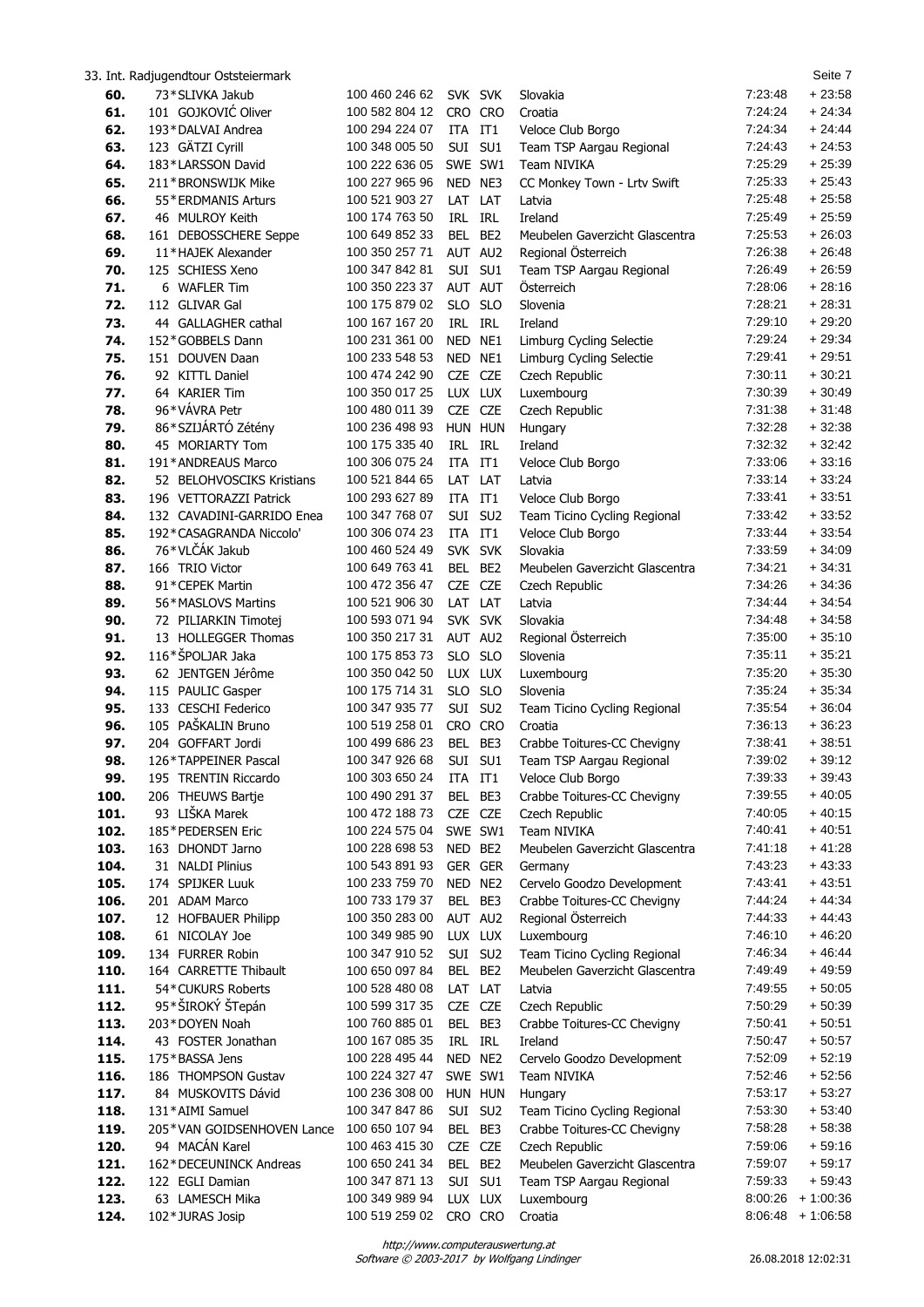| Seite 8<br>33. Int. Radjugendtour Oststeiermark |                            |                        |  |                                                     |  |                     |
|-------------------------------------------------|----------------------------|------------------------|--|-----------------------------------------------------|--|---------------------|
|                                                 | 125. 106 PERIČIĆ Duje      | 100 789 652 56 CRO CRO |  | Croatia                                             |  | $8:08:05 + 1:08:15$ |
| 126.                                            | 136 PETROGALLI Ivangabriel |                        |  | 100 347 888 30 SUI SU2 Team Ticino Cycling Regional |  | $8:15:13 + 1:15:23$ |

## **Einzel-Gesamtklassement nach Punkten / Points General Classification**

| PI.  | Nr  | Name                          | UCI-ID         | Nat.       |                 | Code Mannschaft                | Punkte         |
|------|-----|-------------------------------|----------------|------------|-----------------|--------------------------------|----------------|
| pos. | BIB | name                          | UCI-ID         | nat.       | code            | team                           | Points         |
| 1.   |     | 176 VAN OOSTEN Koert          | 100 228 722 77 | NED        | NE <sub>2</sub> | Cervelo Goodzo Development     | 60             |
| 2.   | 32  | <b>BRENNER Marco</b>          | 100 363 549 74 | GER        | <b>GER</b>      | Germany                        | 49             |
| 3.   |     | 24 ORINS Robin                | 100 649 771 49 | BEL        | <b>BEL</b>      | Belgium                        | 39             |
| 4.   |     | 74*SVRČEK Martin              | 100 460 340 59 | <b>SVK</b> | <b>SVK</b>      | Slovakia                       | 38             |
| 5.   |     | 23 DEWEIRDT Siebe             | 100 649 842 23 | BEL        | <b>BEL</b>      | Belgium                        | 31             |
| 6.   | 121 | <b>CHRISTEN Fabio</b>         | 100 462 391 73 | <b>SUI</b> | SU <sub>1</sub> | Team TSP Aargau Regional       | 21             |
| 7.   |     | 165*SEGAERT Alec              | 100 726 460 11 | <b>BEL</b> | BE <sub>2</sub> | Meubelen Gaverzicht Glascentra | 21             |
| 8.   |     | 21 DEBRUYNE Ramses            | 100 649 972 56 | <b>BEL</b> | <b>BEL</b>      | Belgium                        | 21             |
| 9.   |     | 26 VAN RYCKEGHEM Lars         | 100 649 993 77 | BEL        | <b>BEL</b>      | Belgium                        | 18             |
| 10.  | 34  | <b>TEUTENBERG Tim Tom</b>     | 100 508 655 68 | GER        | <b>GER</b>      | Germany                        | 17             |
| 11.  |     | 172 ROMERS Boris              | 100 233 029 19 | NED        | NE <sub>2</sub> | Cervelo Goodzo Development     | 13             |
| 12.  | 6   | <b>WAFLER Tim</b>             | 100 350 223 37 | <b>AUT</b> | <b>AUT</b>      | Österreich                     | 12             |
| 13.  |     | 114 MAČEK Matic               | 100 176 207 39 | <b>SLO</b> | <b>SLO</b>      | Slovenia                       | 11             |
| 14.  |     | 184 LOVIDIUS Edvin            | 100 224 479 05 | <b>SWE</b> | SW <sub>1</sub> | <b>Team NIVIKA</b>             | $\overline{7}$ |
| 15.  | 52  | <b>BELOHVOSCIKS Kristians</b> | 100 521 844 65 | LAT        | LAT             | Latvia                         | $\overline{7}$ |
| 16.  |     | 212 HUENDERS Lance            | 100 233 440 42 | <b>NED</b> | NE3             | CC Monkey Town - Lrtv Swift    | 6              |
| 17.  |     | 193*DALVAI Andrea             | 100 294 224 07 | <b>ITA</b> | IT1             | Veloce Club Borgo              | 5              |
| 18.  |     | 202 DE GRAEF Noah             | 100 490 234 77 | <b>BEL</b> | BE3             | Crabbe Toitures-CC Chevigny    | 4              |
| 19.  |     | 214 SCHUCH Mike               | 100 230 929 53 | <b>NED</b> | NE3             | CC Monkey Town - Lrty Swift    | 3              |
| 20.  | 25  | VAN HAMME Wout                | 100 649 843 24 | <b>BEL</b> | <b>BEL</b>      | Belgium                        | 3              |
| 21.  |     | 141 BETZINGER Klaus           | 100 540 804 13 | <b>GER</b> | GE <sub>2</sub> | Bayern Regional                | 3              |
| 22.  |     | 146*SCHRAG Daniel             | 100 363 588 16 | GER        | GE2             | Bayern Regional                | $\overline{2}$ |
|      |     |                               |                |            |                 |                                |                |

## **Berg-Gesamtklassement nach Punkten / Mountain General Classification**

| PI.  | Nr  | Name                   | UCI-ID         | Nat.       |                 | Code Mannschaft                | Punkte |
|------|-----|------------------------|----------------|------------|-----------------|--------------------------------|--------|
| pos. |     | BIB name               | UCI-ID         | nat.       | code            | team                           | Points |
| 1.   | 32  | <b>BRENNER Marco</b>   | 100 363 549 74 | GER        | <b>GER</b>      | Germany                        | 64     |
| 2.   | 176 | VAN OOSTEN Koert       | 100 228 722 77 | <b>NED</b> | NE <sub>2</sub> | Cervelo Goodzo Development     | 25     |
| З.   |     | 34 TEUTENBERG Tim Tom  | 100 508 655 68 | <b>GER</b> | <b>GER</b>      | Germany                        | 18     |
| 4.   |     | 26 VAN RYCKEGHEM Lars  | 100 649 993 77 | BEL        | <b>BEL</b>      | Belgium                        | 16     |
| 5.   |     | 74*SVRČEK Martin       | 100 460 340 59 | <b>SVK</b> | <b>SVK</b>      | Slovakia                       | 12     |
| 6.   |     | 216 VAN BELLE Loe      | 100 233 371 70 | NED        | NE3             | CC Monkey Town - Lrtv Swift    | 12     |
| 7.   |     | 35*BOOS Benjamin       | 100 361 528 90 | <b>GER</b> | <b>GER</b>      | Germany                        | 9      |
| 8.   |     | 114 MAČEK Matic        | 100 176 207 39 | SLO        | <b>SLO</b>      | Slovenia                       | 8      |
| 9.   |     | 212 HUENDERS Lance     | 100 233 440 42 | NED        | NE3             | CC Monkey Town - Lrty Swift    | 7      |
| 10.  | 23. | <b>DEWEIRDT Siebe</b>  | 100 649 842 23 | <b>BEL</b> | <b>BEL</b>      | <b>Belgium</b>                 | 6      |
| 11.  |     | 24 ORINS Robin         | 100 649 771 49 | <b>BEL</b> | <b>BEL</b>      | Belgium                        | 6      |
| 12.  |     | 165*SEGAERT Alec       | 100 726 460 11 | <b>BEL</b> | BE <sub>2</sub> | Meubelen Gaverzicht Glascentra | 5      |
| 13.  |     | 2*GRIEßER Lukas        | 100 558 729 90 | <b>AUT</b> | <b>AUT</b>      | <b>Osterreich</b>              | 5      |
| 14.  | 25. | <b>VAN HAMME Wout</b>  | 100 649 843 24 | <b>BEL</b> | <b>BEL</b>      | Belgium                        | 4      |
| 15.  | 21. | <b>DEBRUYNE Ramses</b> | 100 649 972 56 | <b>BEL</b> | <b>BEL</b>      | <b>Belgium</b>                 | 3      |
| 16.  | 121 | <b>CHRISTEN Fabio</b>  | 100 462 391 73 | SUI        | SU <sub>1</sub> | Team TSP Aargau Regional       | 2      |
| 17.  | 42  | <b>DEVINS Matthew</b>  | 100 169 901 38 | <b>IRL</b> | <b>IRL</b>      | Ireland                        |        |
| 18.  | 62  | JENTGEN Jérôme         | 100 350 042 50 | LUX.       | <b>LUX</b>      | Luxembourg                     | 1      |
|      |     |                        |                |            |                 |                                |        |

Sonntag, 26. August 2018

Sonntag, 26. August 2018